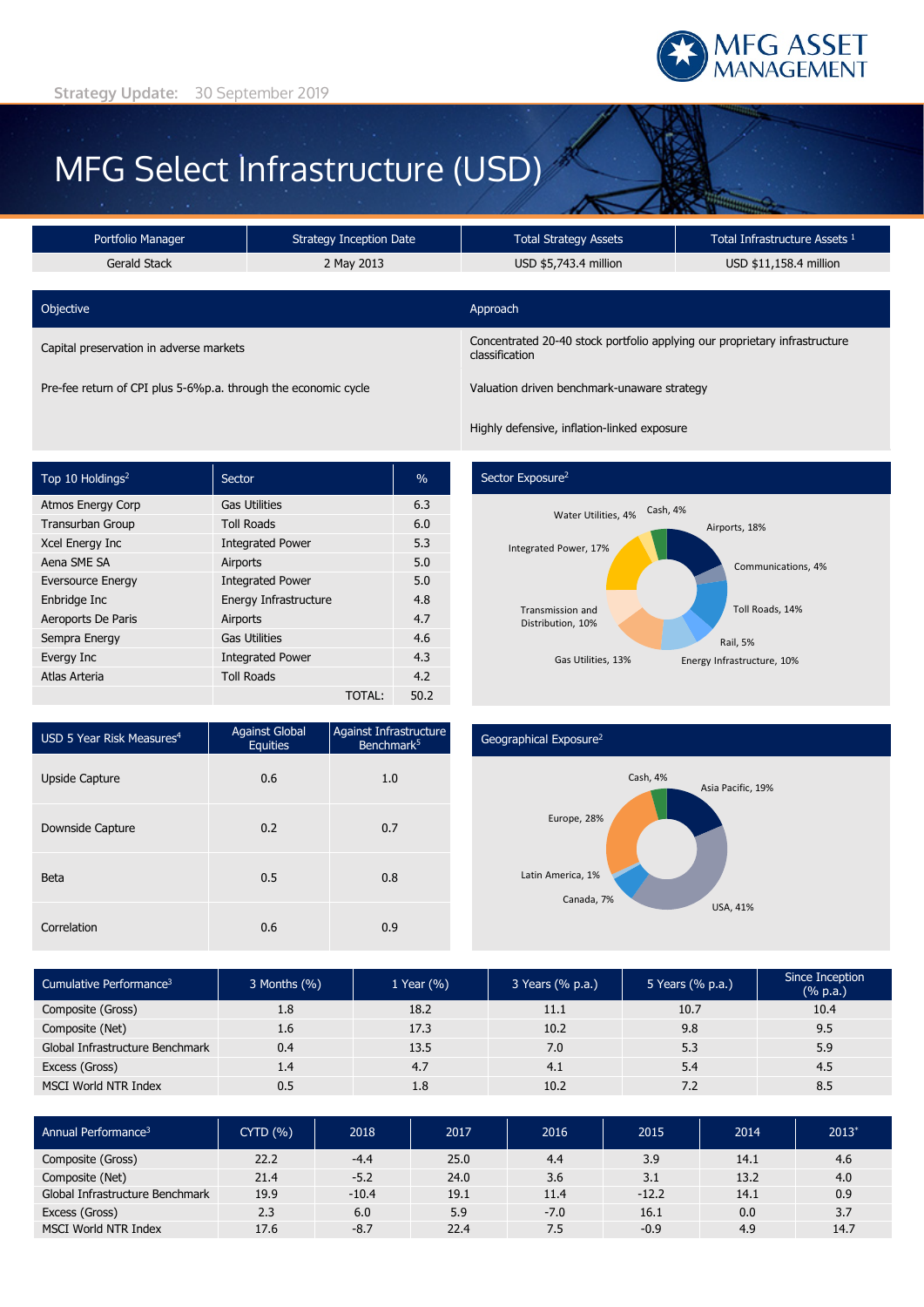1 Comprised of all Infrastructure Strategies.

2 The data is based on a representative portfolio for the strategy. Refer to the GIPS Disclosure below for further information. Sectors are internally defined. Geographical exposure is by domicile of listing.<br>Exposures may

3 Returns are for the Global Select Infrastructure Composite and denoted in USD. Performance would vary if returns were denominated in a currency other than USD. Refer to the GIPS Disclosure section below for further information. Composite (Net) returns are net of fees charged to clients and have been reduced by the amount of the highest fee charged to any client employing that strategy during the period under consideration. Actual fees may vary depending on, among other things, the applicable fee schedule and portfolio size. Fees are available upon request 4 Risk measures are for the Global Select Infrastructure Composite before fees. The Global Equity Index is the MSCI World NTR Index.

5 The Benchmark or Global Infrastructure benchmark is comprised of the following: from inception to 31 December 2014 the benchmark is UBS Developed Infrastructure & Utilities NTR Index and from 1 January 2015 onwards, the benchmark is the S&P Global Infrastructure NTR Index. Note: the UBS Developed Infrastructure and Utilities NTR Index ceased to be published from 31 May 2015, replaced on 1 January 2015 with the S&P Global Infrastructure Index NTR. \* Returns are only for part year.

#### **IMPORTANT NOTICE**

This material is being furnished to you to provide summary information regarding Magellan Asset Management Limited 'doing business as'/'trading as' MFG Asset Management ('MFG Asset Management') and an investment fund or investment strategy managed by MFG Asset Management ('Strategy'). No distribution of this material will be made in any jurisdiction where such distribution is not authorised or is unlawful. This material does not constitute, and may not be used for the purpose of, an offer or solicitation in any jurisdiction or in any circumstances in which such an offer or solicitation is unlawful or not authorized or in which the person making such offer or solicitation is not qualified to do so. This material is not intended to constitute advertising or advice of any kind and you should not construe the contents of this material as legal, tax, investment or other advice.

The investment program of the Strategy presented herein is speculative and may involve a high degree of risk. The Strategy is not intended as a complete investment program and is<br>suitable only for sophisticated investors w may be volatile. The past performance of the Strategy is not necessarily indicative of future results and no person guarantees the performance of the Strategy or the amount or timing of any return from it. There can be no assurance that the Strategy will achieve any targeted returns, that asset allocations will be met or that the Strategy will be able to implement its investment Strategy or achieve its investment objective. The management fees, incentive fees and allocation and other expenses of the Strategy will reduce trading profits, if any, or increase losses. The Strategy will have limited liquidity, no secondary market for interests in the Strategy is expected to develop and there are restrictions on an investor's ability to withdraw and transfer interests in the Strategy. In making an investment decision, you must rely on your own examination of any offering documents relating to the Strategy.

No representation or warranty, express or implied, is made with respect to the correctness, accuracy, reasonableness or completeness of any of the information contained in this material. This information is subject to change at any time and no person has any responsibility to update any of the information provided in this material. MFG Asset Management will not be responsible or liable for any losses, whether direct, indirect or consequential, including loss of profits, damages, costs, claims or expenses, relating to or arising from your use or reliance upon any part of the information contained in this material including trading losses, loss of opportunity or incidental or punitive damages.

This material is strictly confidential and is being provided to you solely for your information and must not be copied, reproduced, published, distributed, disclosed or passed to any other<br>person at any time without the pr trademarks of their respective owners. Nothing contained herein should be construed as granting by implication, or otherwise, any licence or right to use any trademark displayed without the written permission of the owner.

United Kingdom - This material does not constitute an offer or inducement to engage in an investment activity under the provisions of the Financial Services and Markets Act 2000 (FSMA). This material does not form part of any offer or invitation to purchase, sell or subscribe for, or any solicitation of any such offer to purchase, sell or subscribe for, any shares, units or other type of investment product or service. This material or any part of it, or the fact of its distribution, is for background purposes only. This material has not been approved by a person authorised under the FSMA and its distribution in the United Kingdom and is only being made to persons in circumstances that will not constitute a financial promotion for the purposes of section 21 of the FSMA as a result of an exemption contained in the FSMA 2000 (Financial Promotion) Order 2005 as set out below. This material is exempt from the restrictions in the FSMA as it is to be strictly communicated only to 'investment professionals' as defined in Article 19(5) of the Financial Services and Markets Act 2000 (Financial Promotion) Order 2005 (FPO).

United States of America - This material is not intended as an offer or solicitation for the purchase or sale of any securities, financial instrument or product or to provide financial services. It is not the intention of MFG Asset Management to create legal relations on the basis of information provided herein. Where performance figures are shown net of fees charged to clients, the performance has been reduced by the amount of the highest fee charged to any client employing that particular strategy during the period under consideration. Actual fees may vary depending on, among other things, the applicable fee schedule and portfolio size. Fees are available upon request and also may be found in Part II of MFG Asset Management's Form ADV.

The Global Infrastructure Benchmark is comprised of the following: from inception to 31 December 2014 the benchmark is UBS Developed Infrastructure & Utilities Index Net Total Return and from 1 January 2015 the benchmark is S&P Global Infrastructure Net Total Return Index. The benchmark changed because UBS discontinued their index series.

The UBS Developed Infrastructure & Utilities Index Net Total Return is a market capitalisation weighted index that is designed to measure the equity performance of listed Infrastructure and Utility stocks. Index results assume the reinvestment of all distributions of capital gain and net investment income using a tax rate applicable to non-resident institutional investors who do not benefit from double taxation treaties.

The S&P Global Infrastructure Net Total Return Index is a market capitalisation weighted index that is designed to track 75 companies from around the world diversified across three infrastructure sectors energy, transportation and utilities. Index results assume the reinvestment of all distributions of capital gain and net investment income using a tax rate applicable to non-resident institutional investors who do not benefit from double taxation treaties.

#### **GLOBAL INVESTMENT PERFORMANCE STANDARDS (GIPS®) DISCLOSURE**

Magellan Asset Management Limited, doing business as MFG Asset Management in jurisdictions outside Australia and New Zealand, (MFG Asset Management) claims compliance with the Global Investment Performance Standards (GIPS ®)

For the purpose of complying with GIPS, the Firm is defined as all discretionary portfolios managed by MFG Asset Management, excluding portfolios managed by subsidiaries operating as<br>distinct business entities. MFG Asset M Sydney, Australia. Total Firm assets is defined as all assets managed by MFG Asset Management, excluding assets managed by subsidiaries operating as distinct business entities.

The Global Select Infrastructure composite is a concentrated global strategy investing in strictly defined or "pure" infrastructure companies, (typically 20-40). The filtered investment universe is comprised of stocks that 1. generate reliable income streams 2. benefit from inflation protection and 3. have an appropriate capital structure. The investment objective of the strategy is to minimise the risk of permanent capital loss; and achieve superior risk adjusted investment returns over the medium to long-term. The composite was created in May 2013.

To achieve investment objectives, the composite may also use derivative financial instruments including, but not limited to, options, swaps, futures and forwards. Derivatives are subject<br>to the risk of changes in the marke leveraging effect, which may increase the volatility of the composite and may reduce its returns.

A copy of the composite's GIPS compliant presentation and/or the firm's list of composite descriptions are available upon request by emailing client.reporting@magellangroup.com.au The representative portfolio is an account in the composite that closely reflects the portfolio management style of the strategy. Performance is not a consideration in the selection of the representative portfolio. The characteristics of the representative portfolio may differ from those of the composite and of the other accounts in the composite. Information regarding the representative portfolio and the other accounts in the composite is available upon request.

USD is the currency used to calculate performance. The currency of the currency used to calculate performance.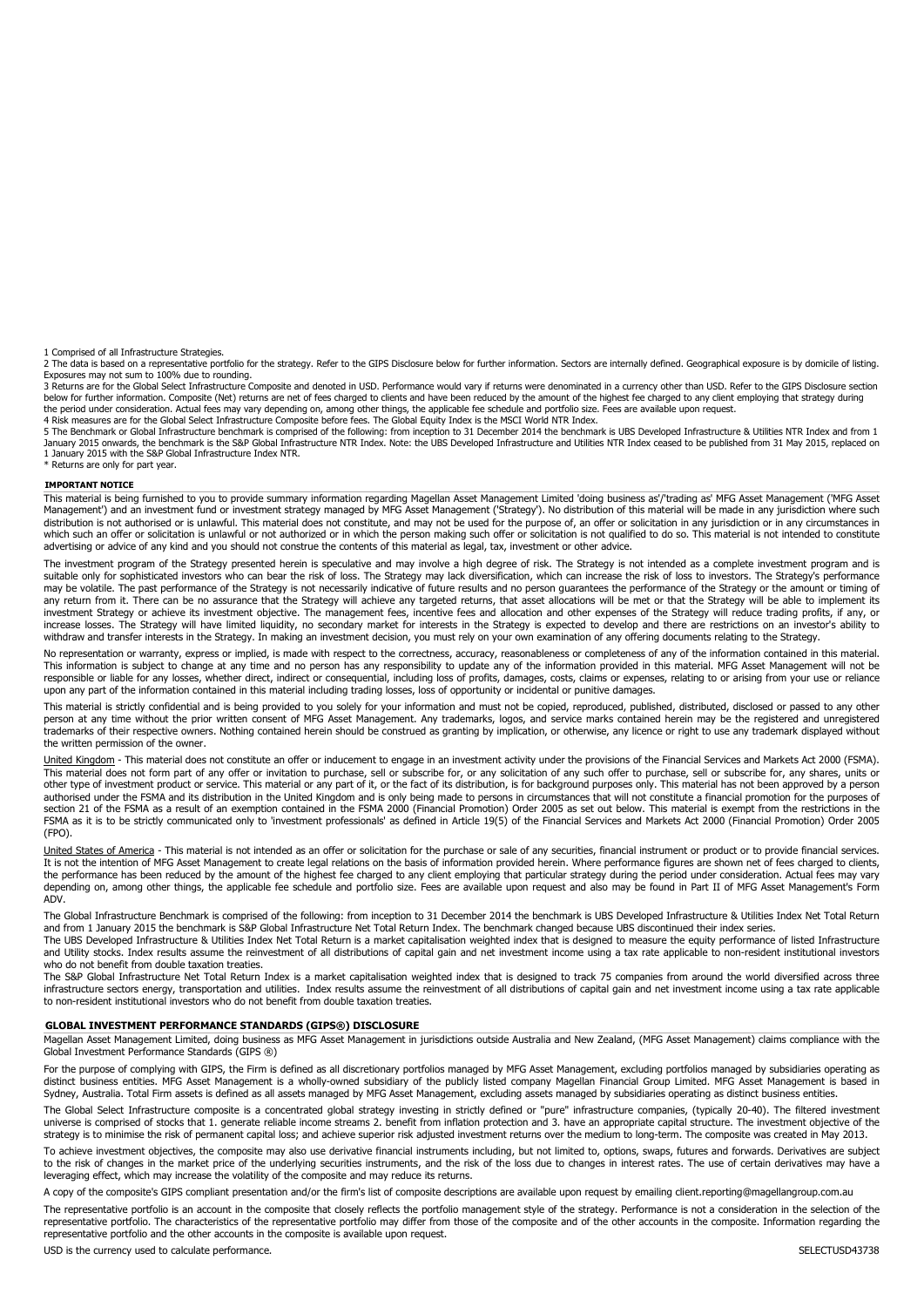# **Strategy Commentary**

The strategy recorded a positive return for the quarter. Stocks that added the most on a contributions basis included the investments in Atmos Energy of the US, Crown Castle International of the US and ADP of France. Atmos Energy rose 8.4% on a view its expanding rate base heralded strong growth in revenue. Crown Castle International gained 7.5% as the communication towers owner reported a higher-thanexpected profit for the second quarter and the company raised its estimate for full-year earnings thanks to increased mobile traffic. ADP added 5.1% after the operator of Paris's airport system reported higher-than-expected earnings for the first half.

Stocks that detracted the most on a contributions basis included the investments in Aena of Spain, Auckland International Airport and CSX of the US. Aena fell 3.6% after the world's biggest airport operator unexpectedly said it expected tariffs charged to airlines to drop next year, rather than stay flat as the company had previously expected. Auckland International Airport lost 7.1% as analysts reduced profit growth for fiscal 2020 due to lower seat-capacity growth and reduced aeronautical pricing. CSX lost 10% after traffic on US railroads fell and investors marked down stocks seen as bellwethers for economic growth.

# **Stock story: WEC Energy**



# **A US electricity and gas utility with a record of 'delivering' outperformance.**

WEC Energy is a US holding company that, via seven wholly owned regulated utilities, supplies electricity and gas to 4.5 million customers in four Midwest states. The Wisconsinbased company that earned net income of US\$1.1 billion in fiscal 2018 makes a rare boast; that it is "the only utility to beat guidance every year for more than a decade".

There are two ways companies beat earnings forecasts. The easy way is to undersell expectations. The hard way is to outperform honest assessments. WEC Energy, which was formed in 2015 when Wisconsin Energy bought Integrys Energy for US\$9.1 billion, has outperformed the hard way every year since 2004.

The explanation for WEC Energy's success is linked to the regulatory environment under which utilities operate in the US. The heart of the model is that utilities are monopolies with exclusive rights to provide their services in a demarcated area. In exchange, they have their return on capital spending limited, a means by which regulators can ensure that prices are affordable for the utility's customers. The restrictions on price mean that the best way for a utility to boost earnings is to increase its regulated asset base (commonly referred to as its rate base) through approved capital spending.

WEC Energy's advantages are threefold. The first is that the company benefits from earning about 70% of its revenue in its business-friendly home state where regulators think that utilities deserve proper compensation for providing essential services. WEC Energy is thus allowed to earn equity returns of about 10% on US\$19.8 billion worth of utility assets usually over a set period.

The second is that WEC Energy is expanding the amount of capital on which it can earn a regulated return by investing US\$14 billion over the next five years. This spending has three streams. One is replacing antiquated gas pipelines and other old gas infrastructure around its Chicago service area. Another is boosting power output to meet the growing demands of its expanding home region of the US. Milwaukee, the largest city in Wisconsin, has established itself as a tech hub. The decision in 2017 by Taiwan's Foxconn to establish a US\$10 billion factory in Wisconsin to build LCD panel screens added more to the optimism and growth of the state. The other capital-spending stream is an expansion into renewable energy that, in a state seeking zero emissions by 2050, is afforded unofficial regulated status in terms of forming part of the capital base on which rates are set. The company, which is in a 'renewable rich' (windy) part of the US, is turning away from coal towards natural-gas and wind generation.

WEC Energy's third advantage is that the company is well run. The company's largest utility, WE Energies, was recently named the most reliable utility in the US and the best in the